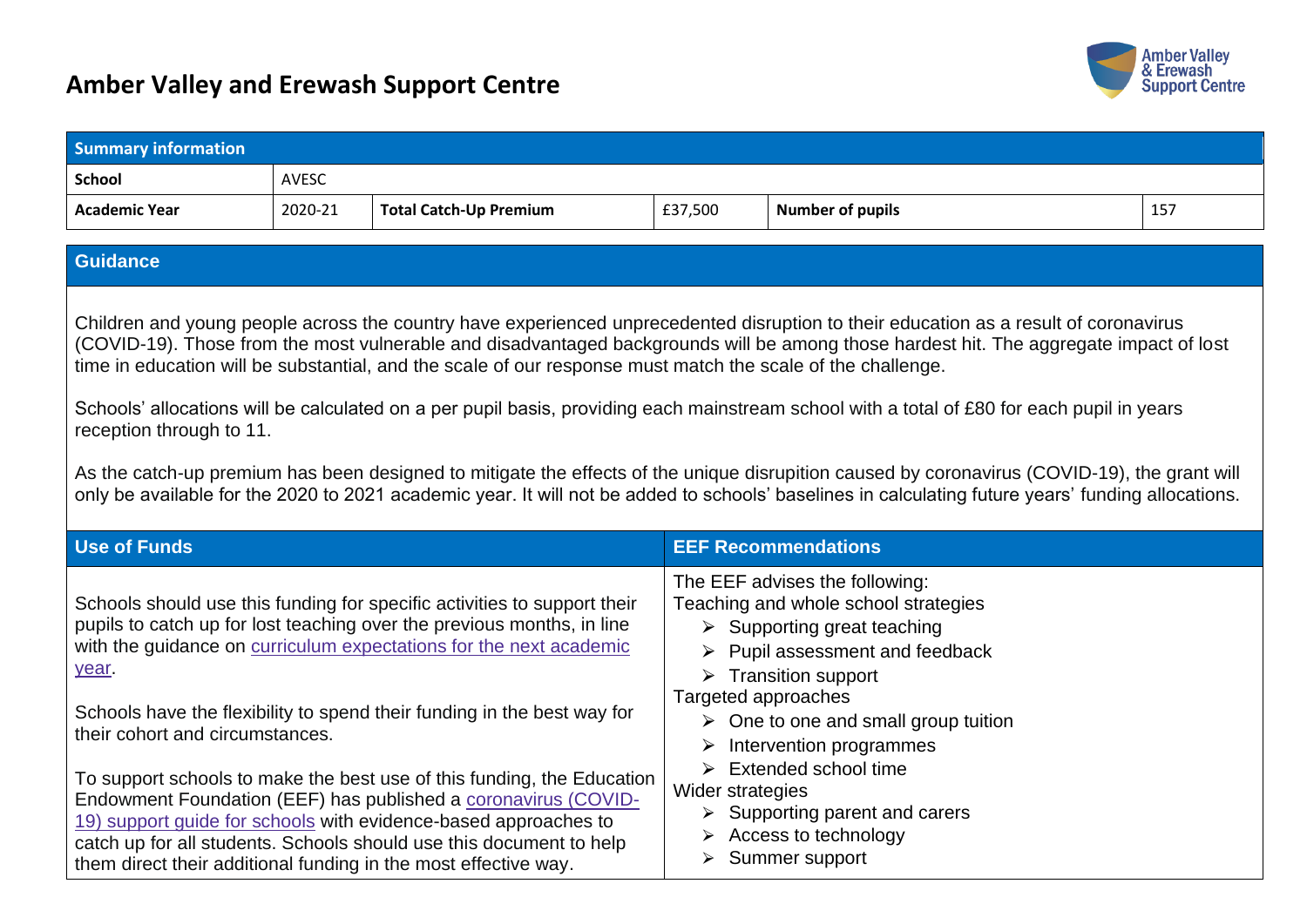| <b>Identified impact of lockdown</b>              |                                                                                                                                                                                                                                                                                                                |  |  |  |
|---------------------------------------------------|----------------------------------------------------------------------------------------------------------------------------------------------------------------------------------------------------------------------------------------------------------------------------------------------------------------|--|--|--|
| Reading                                           | Pupils accessing reading in identified learning opportunities however, frequency of reading declined as staff were unable to support<br>pupils in their home for 1 to 1 learning.                                                                                                                              |  |  |  |
| <b>PSHE</b>                                       | Pupils being tempted into risk taking, anti-social and gang based behaviour.                                                                                                                                                                                                                                   |  |  |  |
| <b>Ability to</b><br>access<br>remote<br>learning | Pupils were unable to access online remote learning effectively. This was due to none or unsuitable equipment for pupils to use to<br>support learning and pupils lacking the understanding and ability to access online learning.                                                                             |  |  |  |
| <b>Mental Health</b><br>and Wellbeing             | Significant MHWB concerns as a result of both lockdowns.                                                                                                                                                                                                                                                       |  |  |  |
| Literacy<br><b>Intervention</b><br><b>Support</b> | Pupils missed significant literacy support before the lockdown due to infrequent engagement as a result of P/ex or risk of P/ex.<br>Pupils were supported during lockdown via workbooks and remote learning opportunities however further intervention support is<br>required to support pupils make progress. |  |  |  |
| <b>Numeracy</b><br><b>Intervention</b><br>support | Pupils missed significant numeracy support before the lockdown due to infrequent engagement as a result of P/ex or risk of P/ex.<br>Pupils were supported during lockdown via workbooks and remote learning opportunities however further intervention support is<br>required to support pupils make progress. |  |  |  |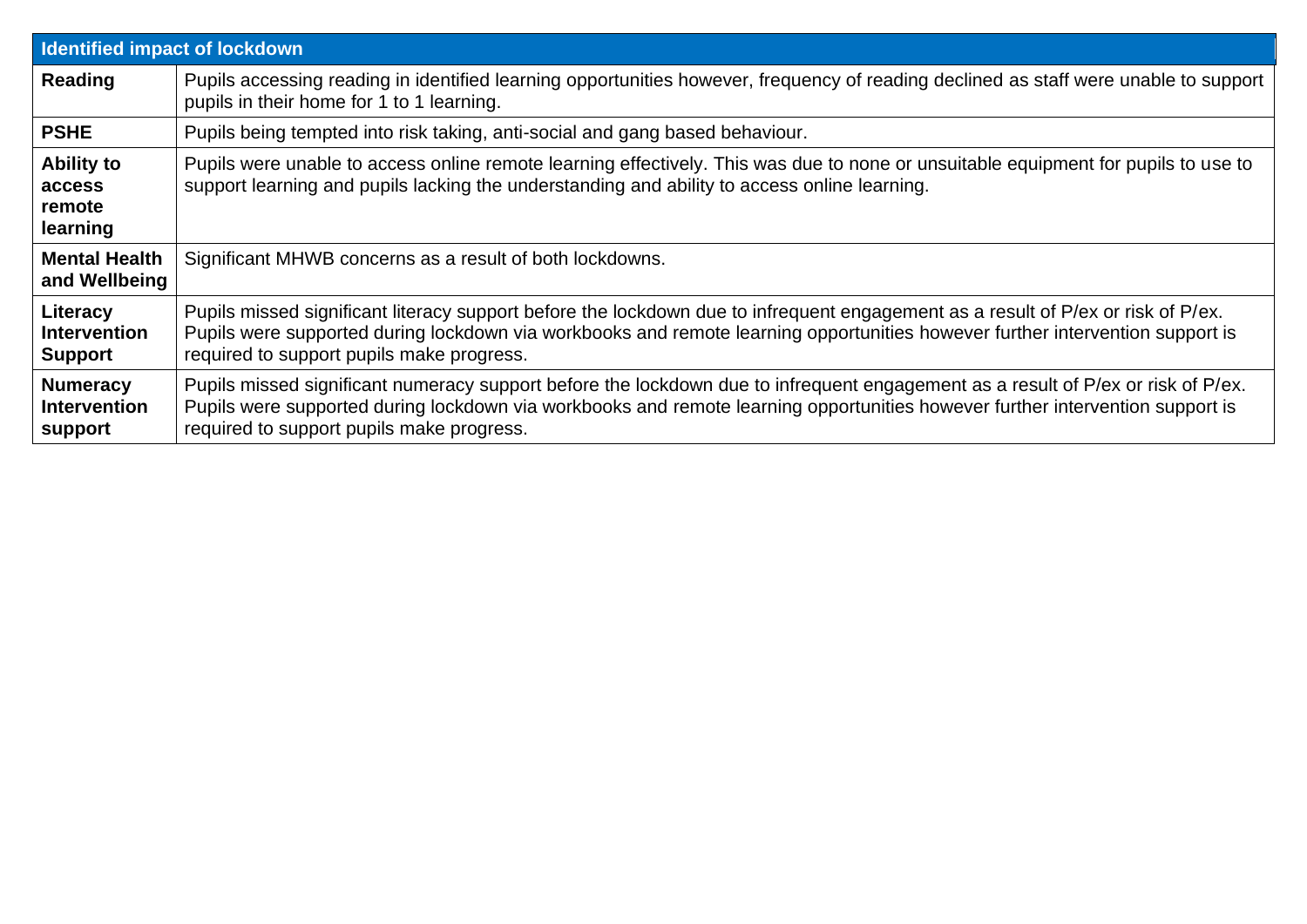## **Planned expenditure -** The headings below are grouped into the categories outlined in the Education Endowment Foundation's coronavirus support guide for schools)

| <b>Teaching and whole-school strategies</b><br>ι. |                                                                                                                                   |                        |                      |                        |  |
|---------------------------------------------------|-----------------------------------------------------------------------------------------------------------------------------------|------------------------|----------------------|------------------------|--|
| <b>Desired outcome</b>                            | Chosen approach and anticipated cost                                                                                              | Impact (once reviewed) | <b>Staff</b><br>lead | <b>Review</b><br>date? |  |
| Supporting great teaching:                        | Enhanced technology: Access to remote<br>learning £19,806.00<br>Subject coordinators in English, Maths, ICT<br>and PSHE £7,200.00 |                        | T.E                  | Sept<br>2021           |  |
| Teaching assessment and feedback                  | New online based tracking and assessment<br>system: £3000.00                                                                      |                        | J.Dix                | Sept<br>2021           |  |

| <b>Targeted approaches</b><br>ij.                                                                                                                             |                                                                                                                                                                                                |                        |                      |                        |  |  |
|---------------------------------------------------------------------------------------------------------------------------------------------------------------|------------------------------------------------------------------------------------------------------------------------------------------------------------------------------------------------|------------------------|----------------------|------------------------|--|--|
| <b>Desired outcome: Intervention</b><br>programmes                                                                                                            | <b>Chosen action/approach</b>                                                                                                                                                                  | Impact (once reviewed) | <b>Staff</b><br>lead | <b>Review</b><br>date? |  |  |
| Mental health and well being first aid training:<br>Pupils mental health and well being to be<br>supported if issues are identified with MHWB<br>action plans | staff member on each site/team to be<br>trained in mental health first aid training.<br>Where pupils score low on our MHWB<br>questionnaire an action plan will be<br>created to support MHWB. |                        | E.Fry                | Sept<br>2021           |  |  |
| <b>Hegarty Maths intervention</b><br>To support lost learning in Mathematics                                                                                  | Pupils use identified programme to<br>support lost learning and fill gaps in<br>learning. £600.00                                                                                              |                        | K.White              | Sept<br>2021           |  |  |
| Catch up Literacy Intervention Programme<br>To support lost learning in Literacy                                                                              | Pupils use identified programme to<br>support lost learning and fill gaps in<br>learning.                                                                                                      |                        | K.White              | Sept<br>2021           |  |  |
| Resilience and mentoring support                                                                                                                              | TFTF resilience and behaviour mentoring<br>programme available at all sites at all key<br>stage groups to support MHWB, making<br>positive choices £9,713.00                                   |                        | E.Fry                | Sept<br>2021           |  |  |